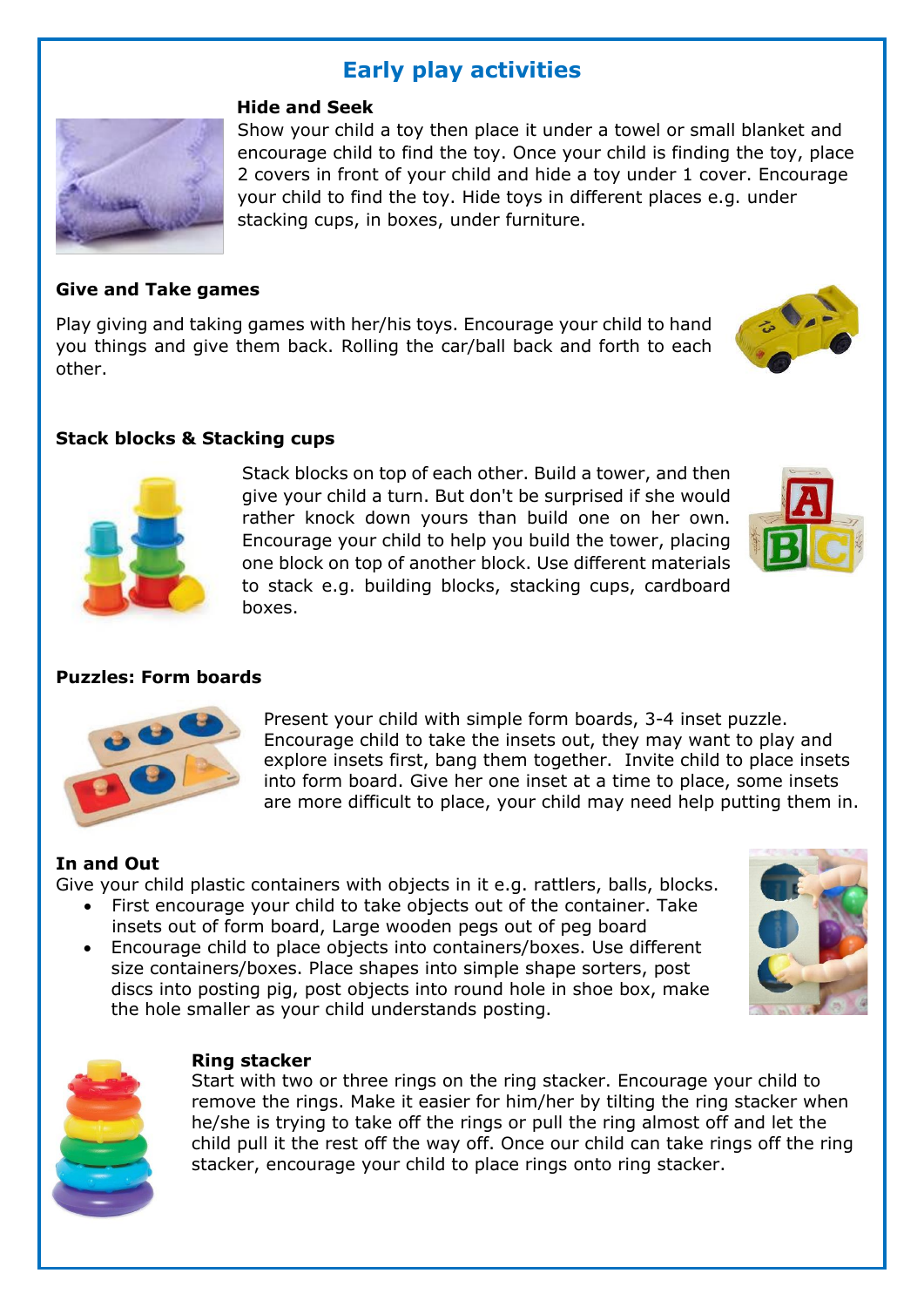# **1. What's in the bag? Common objects and animals**

Encourage your child to take objects from a bag, name the object and demonstrate the Lámh sign (if possible). Allow your child time to play and explore the objects e.g. throw ball, shake rattler, brush hair. If your child does not play with object functionally, demonstrate action e.g. pretend to drink from cup, feed yourself with spoon. Encourage child to imitate your actions. When your child becomes familiar with common objects you can change objects in bag**,** put animals in bag, again name animals and demonstrate lámh sign for animals, make sounds of the animal.



Place two objects in front of your child. Ask 'show me ball, car, book, cup, spoon, phone, etc.? Encourage your child to select object and place it in the bag. Your child may need a prompt to put the object into the bag.



# **2. Doll/Teddy Play**

Introduce your child to pretend play. Play with your child's teddy bears/dolls. Encourage your child to kiss the bear goodbye or give her a hello hug. When leaving the house you could tell him to wave bye bye to the teddy bear. Pretend to give the teddy/doll a drink, brush hair, feed doll/teddy, put teddy to bed, etc.

 **3. Matching Objects:** when your child is familiar with and discriminating objects

Later you can start introducing your child to matching objects from object bag. Place 2-3 common objects (2-3) in front child, show your child an object and encourage your child to find the matching object from group of objects. Point out they are the same.





# **Play the naming game.**

Name body parts, common objects and people. This lets your Child know that everything has a name and helps her begin to learn these names. For example, use bath time/dressing time to point to some body parts and say them with your child. Nose, ears, arms, legs, tummy, toes....

# **Story Time**

Read books together. Let your child turn pages in books. This allows your child to become familiar with how books are read, by turning the pages. Sit your child on your lap and read stories with simple action words and pictures. Stories with repetitive phrases are fun, like 'Run, run, as fast as you can, you can't catch me I'm the Gingerbread man!'

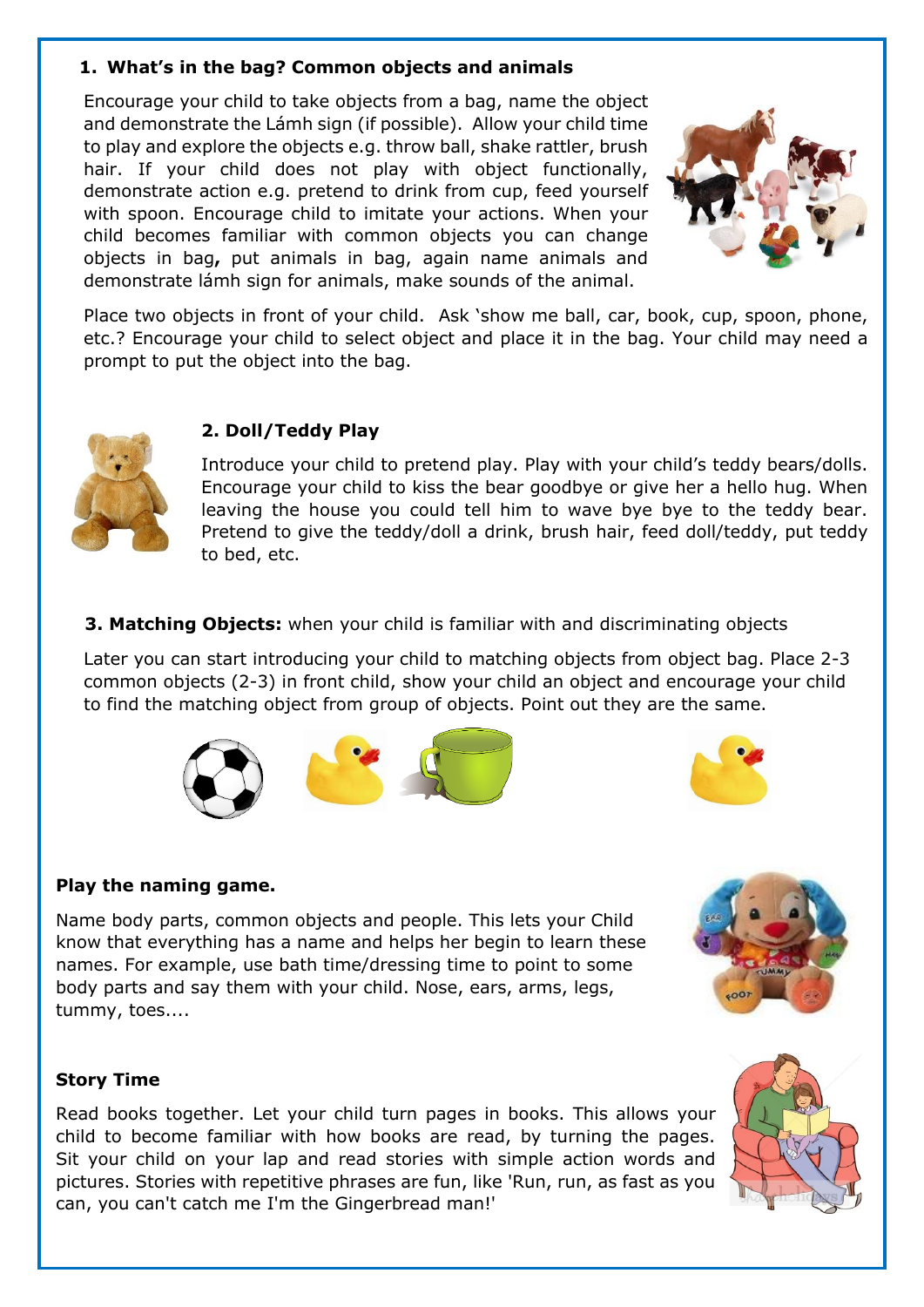# **Exploratory play**



## **Action songs/Nursery Rhymes**

Repeat action songs with your child so they can learn the actions, i.e. Head shoulders knees and toes. Play simple clapping games such as holding his hands and clapping them to the simple rhythm of songs such as twinkle, twinkle little star. Bang on a drum and encourage your child to imitate you. Imitate your child's actions.

# **Music from the kitchen**

Make fun instruments from up-turned pots and pans with wooden spoons, or two saucepan lids for cymbals. Use your instruments to explore different concepts such as loud and soft, fast and slow.





#### **Water fun**

A great summer activity! Fill a low, wide container with a few centimeters of water and place it on the ground. Float objects in the water and let your reach reach and splash. Always supervise children when playing with water.

# **Tactile box**

Put together a box of items that are fun to feel, poke, and squeeze. You might include plastic margarine tubs, an old sock, tissue paper to crumple, measuring cups of different sizes, a turkey baster, a nylon scarf, an egg carton, and paper cups.





#### **Outside fun**

Take your child into the back yard or to the park. Let your child feel different surfaces, let them sit and crawl on the grass, feel stones and leaves with supervision - some objects can look like a tasty treat! Crawl through tunnel, try out the swing and slide, play with balls.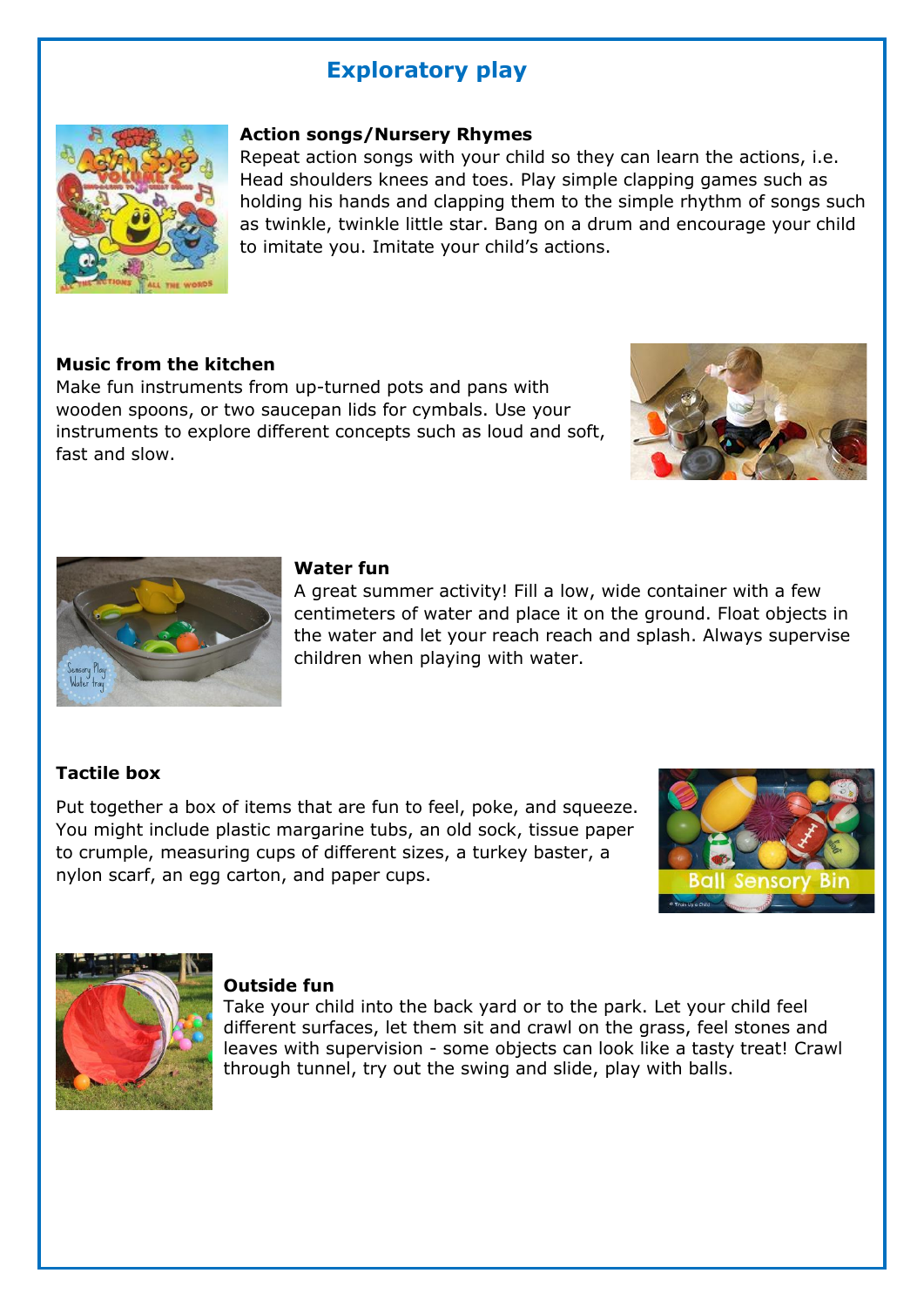

## **Aims**

- to encourage your child to make noises with his/her voice
- to babble
- to initiate babble with an adult
- to have babble 'conversations'

# **Activities**

# **Exciting Toys**

Exciting toys can help elicit sounds. Toys that have an element of surprise are most likely to make a child vocalise. Whenever your child does so, accidentally or intentionally, reward him immediately.

Examples of suitable rewards are cuddles, physical contact, push-pop toys, buzzers and flashing lights. Accompany these with verbal praise. It is sometimes helpful to keep a few objects especially for rewards, so your child learns to make the association between vocalising and being rewarded.

# **Imitation of your child's vocalisation**

When your child babbles, make eye contact/get within his visual field and copy him to help him learn that what he does has an effect on what you do.

It is important to imitate any sound your child makes so that he understands his/her sounds get a reaction and starts having early 'conversations' with sound.

# **Representational Noises**

Encourage your child's use of symbolic noises by modelling/using the noises yourself as below:

using sounds that are associated with feelings in appropriate situations e.g.

 Oooooooooooh! (e.g. when hurt) Mmmmmm! (e.g. tastes good) Ahhhhhhhhhh! (e.g. when bubbles go up) Grrrrrrrrrrrr! (e.g. when pretending to be angry) Shhhhhhhhhh! (e.g. when putting teddies to sleep)

Accompany these sounds with appropriate gestures, facial expression and exaggerated intonation.

- using sounds to accompany actions and events e.g. phone ringing, car beeping, water splashing, wind blowing.
- make appropriate noise when playing with toy animals, cars, trains etc. Encourage your child to join in and copy you.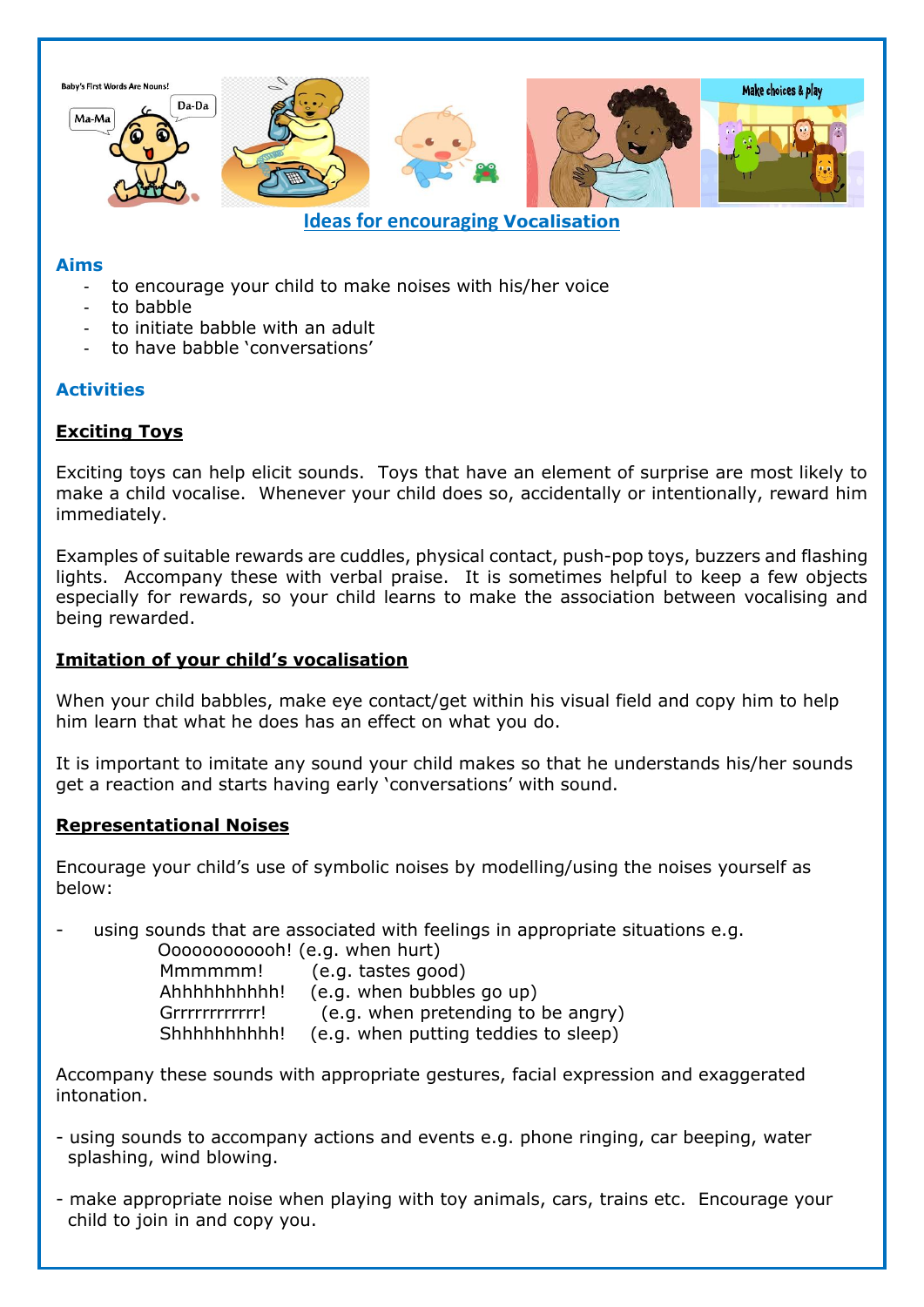

## **Telephones**

Encourage use of vocalisation by pretending to talk on toy telephones or having puppets/action figures talk to each other. This is also good for practising turn-taking in conversation.

## Singing

Singing and laughing are other ways of encouraging vocalisation. Sing simple songs with babble words and encourage your child to join in) e.g. la la la, nonsense sounds).

## Mirror Work

Use a mirror large enough for 2 people. Make silly faces and noises together (e.g. raspberries, lip-smacking noises, talking through pinched nose).

# **Making Choices**

Try to increase the number of opportunities for your child to communicate **with** you. Creating lots of opportunities for choice making most easily does this.

For example allow your child to choose:

- What he wants to eat
- What ty show he wants to watch
- Which toy he wants to play with
- To play inside or outside (weather dependent)
- What clothes he would like to wear
- Whether he wants to brush his teeth or his hair first
- What toys he would like in the bath
- Which story he would like read to him
- Which piece he wants to put in the puzzle first ......



Choice can be incorporated into just about every activity you do with your child. Allowing him to choose shows him the value of communicating with you – when he tells you what he wants, he gets it, that he does in fact have some control over you and his environment.

Most of the time this choosing will be just between 2 choices. In this case, it is easiest just to hold up the 2 objects (or objects representing the activities) and say, 'What do you want? *X* or *Y*?' This way you are providing a model for your child to copy and therefore encouraging him/her to use the true word.

**Waiting -** try not to anticipate his needs. Let your child get a little frustrated before you step in to solve the problem or to help. Try to wait for a look towards you or a change in sound before you step in. Let your child know that you have stepped in because he looked at you or because you heard him ask for 'help' (just a slight change in vocalisation will do). Tell him 'Mummy help'. Over increase the time your child has to wait before you step in to help.